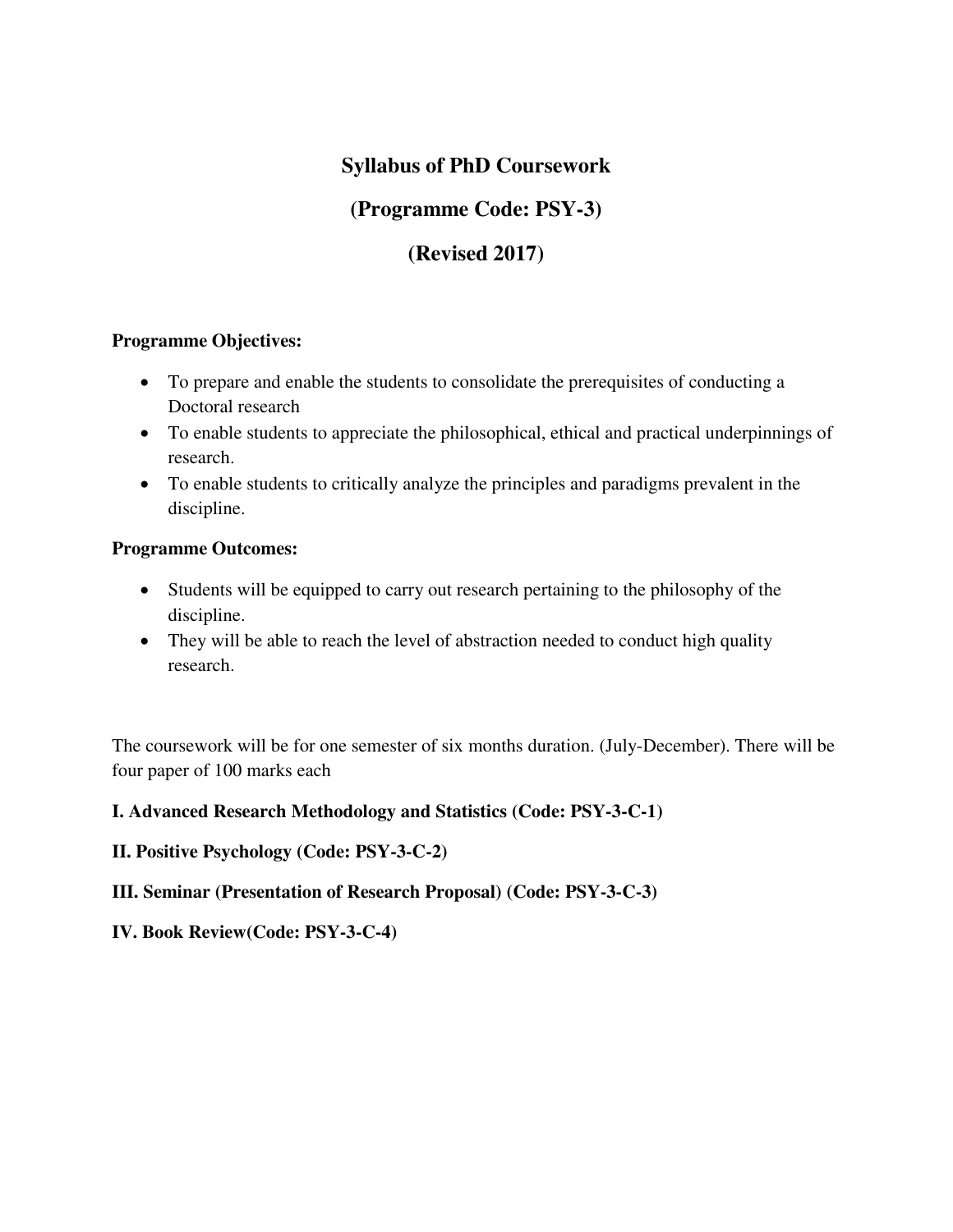### **Paper-I**

### **Advanced Research Methodology & Statistics**

#### **Course Objectives**

- To familiarize students with advanced level of skills in conducting research.
- To enable them in conducting research work and formulating research synopsis and report.
- Mastery of Statistical packages such as SPSS / EXCEL.
- To impart knowledge for enabling students to develop data analytics skills and meaningful interpretation to the data sets so as to solve the Research problem.

#### **Learning Outcomes:** Students are expected to

- Develop understanding on various kinds of research, objectives of doing research, research process, research designs and sampling.
- Have advanced knowledge on quantitative and qualitative research techniques

#### Research Methodology

- Research as a need to find an answer; discover something new and having the patience and perseverance to find an answer
- Ethics of research, right to life with dignity of the subject and data as the foundation Understanding hypotheses
- Cause and effect relationship in psychology
- Sampling and its limitations

## Research designs

Experimental designs: Solomon four group design

Quasi-experimental and correlational desgns

Single subject designs

#### Qualitative research

Qualitative research in earlier studies

- Qualitative data as indicative of processes not uncovered in quantitative data
- The different approaches

#### Developing a proposal

- Taking a case study and critically analysing the paper
- Writing a research paper
- Available help in the net and other softwares

#### Developing basic expertise in computer

- Computer as a support system; use of WORD, EXCEL and POWERPOINT
- Accessing internet and e-journals through univ net
- Use of mail and net for other resources
- Social media for ideas and discussions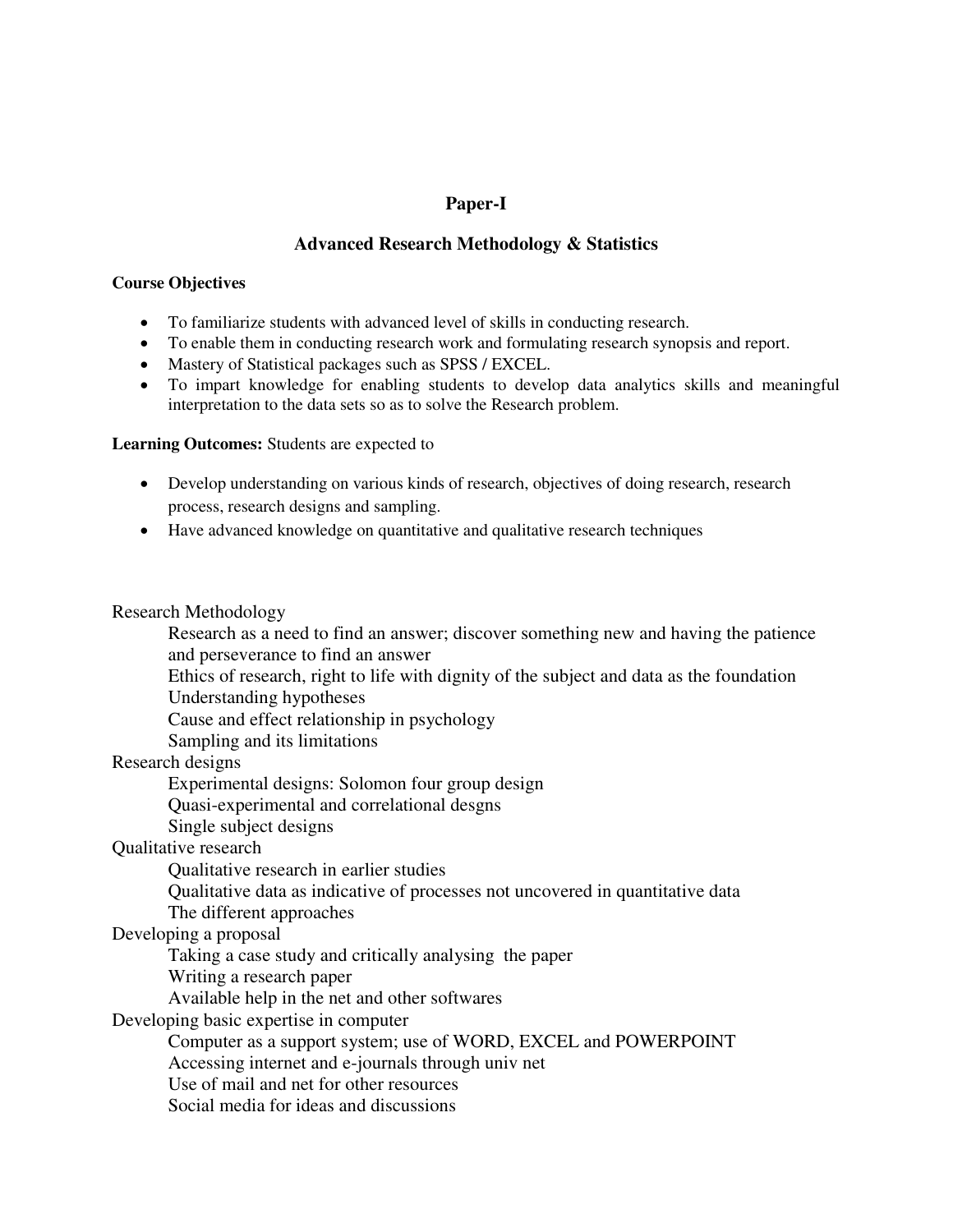Understanding statistics

 Statistics as one of the tools of research Basic statistics: an understanding of the process. The scales in psychology The two aspects of research: difference and relationship Probability, the logic of statistical inferences, significance and errors The statistical tests for nominal and ordinal scales The analysis of variance, post-hoc tests Understanding interaction effect, effect size and simple effect Correlation, regression and multiple regression Advanced statistics, Mutli-variate analysis and the tests Factor analysis, discriminant function analysis

#### **Books**

- **1. Research methods in social sciences-Lee Ellies, Brown & Brachmarh**
- **2. Psychological testing-Anne Anastax-Preture Hall.**
- **3. Applied Multivariate statistical Analysis Statistical Analysis Johnson & Wichern-Prentice Hall of India.**

## **Paper-II**

## **Positive Psychology**

#### **Course Objectives:**

- To help students to identify the basic premises of Positive Psychology, and analyze criticisms of the field.
- To make them identify different ways to define and measure happiness, as well as variables that are related/unrelated to happiness and well-being.

#### **Learning Outcomes:** Students will be able to

- Describe the history of Positive Psychology and its relationship to traditional psychology.
- Identify the difference between values and character strengths. Use signature strengths in new ways.
- Identify the components of enabling institutions.
- Demonstrate comprehension of research and current theories in Positive Psychology.
- Employ Positive Psychology interventions to increase personal well-being.

**Unit-I:** Introduction to Positive Psychology, Eastern and Western perspectives, classifications and measures of Psychological Strength, Positive Psychology in a cultural context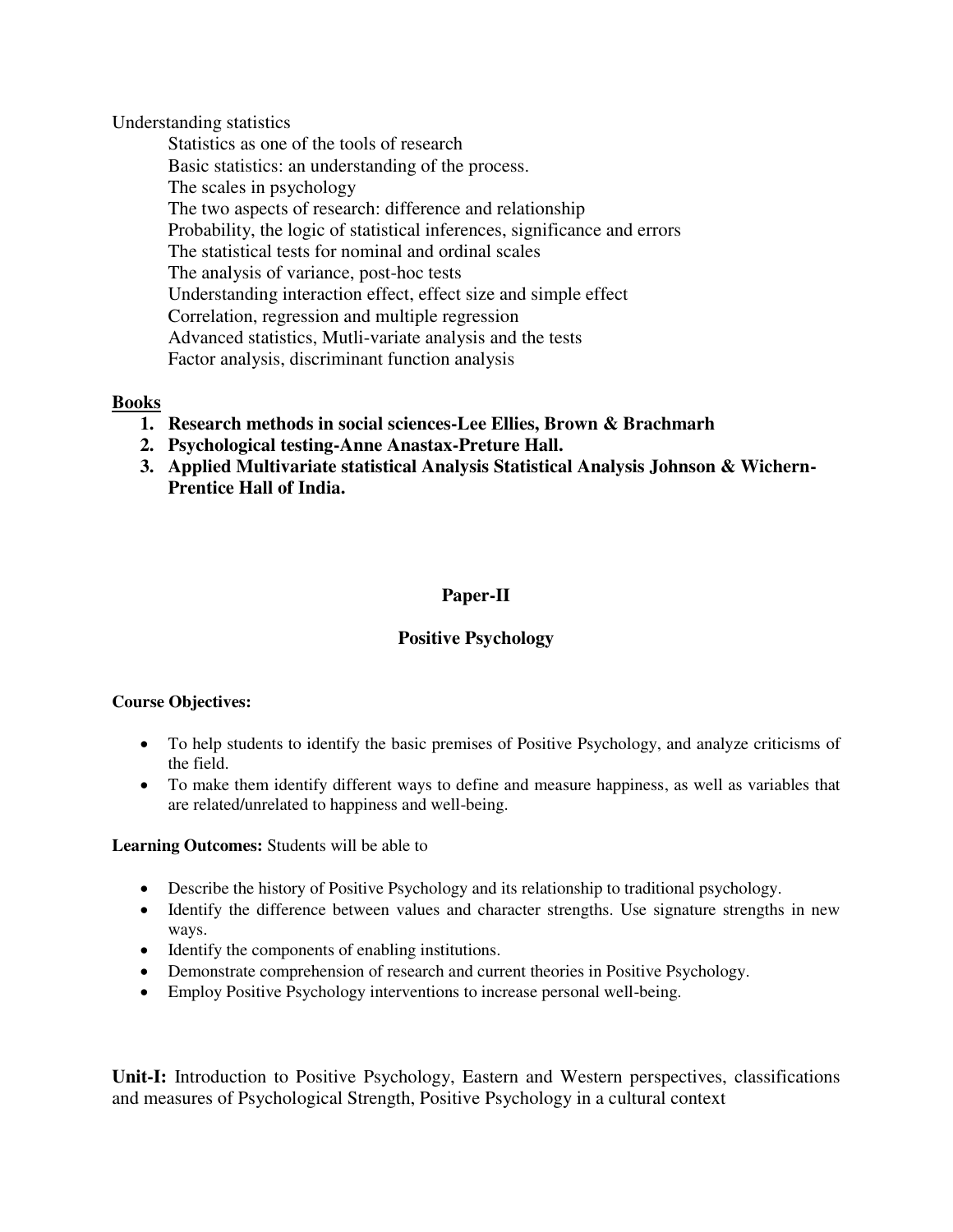**Unit-II:** Developmental focus on Positive Psychology; Resilience in childhood; Positive Youth Development; Life tasks of Adulthood; Successful ageing.

Unit-III: Positive emotional states and process; Understanding positive affect, positive emotions, happiness and subjective wellbeing; Distinguishing the Positive and the Negative.

**Unit-IV:** Positive cognitive states and process: self efficiency, Optimism and Hope; Life Enhancement strategies, concept of Psychological capital in workplace.

**Unit-V:** Mindfulness, Flow and spirituality; balanced Conceptualization of Mental health and Behavior.

### **Text Books:**

 **Positive Psychology (The Scientific and Practical Explorations of of Human Strengths): C.R.Snyder S.J. Lopez & J.T. Pedrotti, 2nd editor Sage Publication 2015** 

**Reference Books:** 

- **Positive Psychology in a Nutshell: The Science of Happiness (3rd edition), by Ilona Boniwell. ...**
- **Flow: The Psychology of Optimal Experience, by Mihaly Csikszentmihalyi. ...**
- **Authentic Happiness, by Martin E. P. Seligman. ...**
- **Positivity, by Barbara L.**

## **Paper-III Seminar (Presentation of Research Proposal)**

#### **Course Objectives**

- To enable students to develop proposals for undertaking research
- To enable students to communicate clearly and precisely.
- Build confidence while presenting ideas in a group setting.

**Learning Outcomes:** Students will be able to

- Develop scientific research proposals pertaining to the discipline
- Develop Questioning & Interdisciplinary Inquiry
- Develop Engaging with Big Questions and Studying Major Works.

This course involves developing a research proposal for Doctoral work in one's area of interest and making a seminar presentation

## **REFERENCE BOOKS:**

- **Developing Research Proposals, by Pam Denicolo & Lucinda Becker Reading University, UK, SAGE pub**
- **How to Design, Write, and Present a Successful Dissertation Proposal : by Elizabeth A. Wentz, SAGE Publications, Lt**